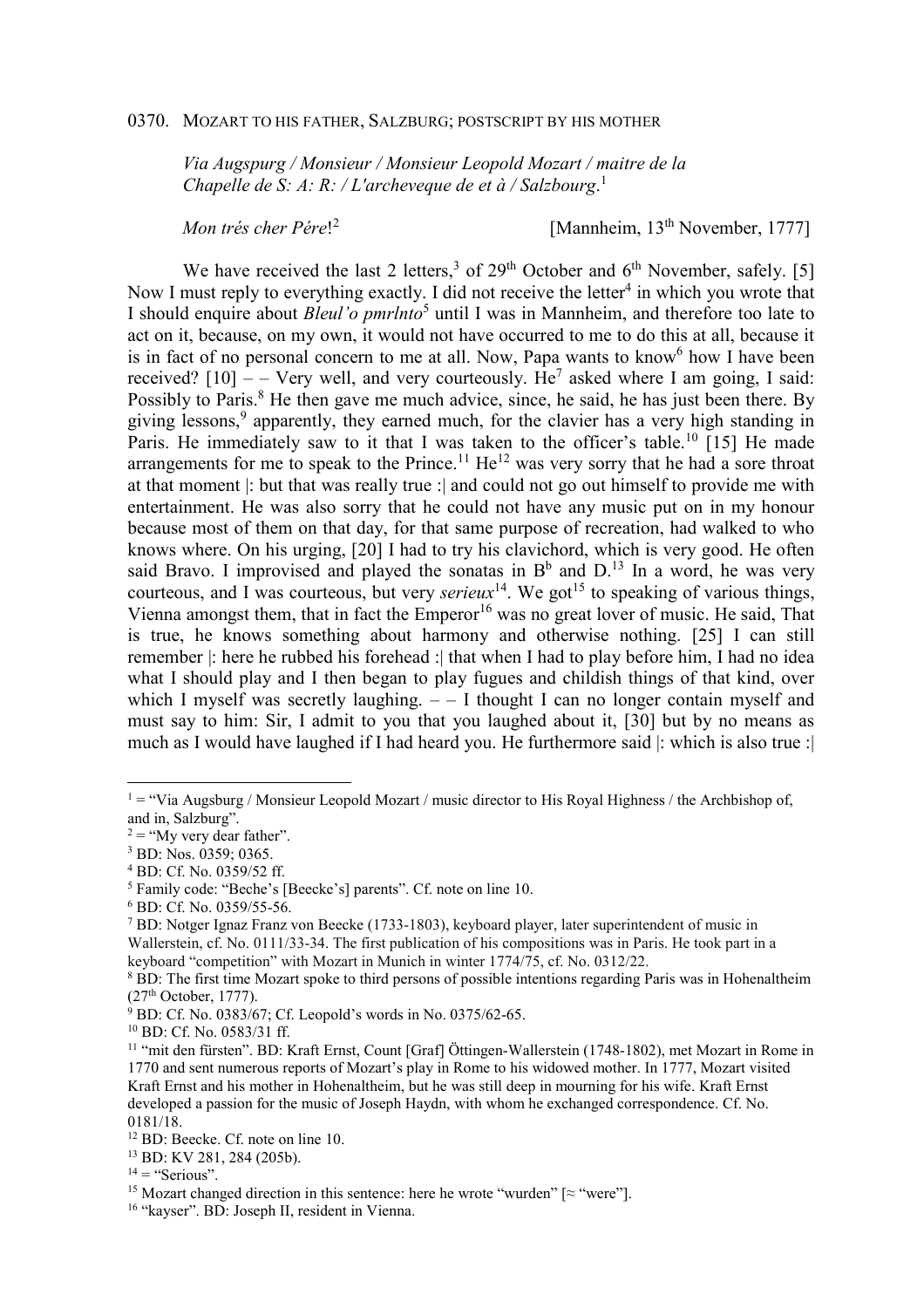that the music made in the Emperor's chamber<sup>17</sup> is such that dogs want to run away from it. There I simply said that with such music, I always get a headache if I don't make a fast escape. Oh no, that doesn't trouble me at all. [35] Bad music does not assail my nerves, but beautiful music does: then I can get a headache. There I thought to myself again, Yes, a shallow mind like yours, of course, immediately feels pain when it hears something that it cannot understand.

Now something about things here. Yesterday I had to go, with Canabich,  $18$  to the supervisor, Count Savioli,<sup>19</sup> [40] to collect my present. It was just as I had imagined. Nothing in money. A beautiful golden watch. But now I would have preferred 10 Carolins<sup>20</sup> rather than the watch, which is valued, with chains and inscriptions, at 20 Carlins. On a journey one needs money. Now, if you please, I have 5 watches.<sup>21</sup> I also have a very strong inclination to have another little watch pocket [45] made in each pair of trousers and when I come to a great lord,<sup>22</sup> to wear both watches  $\vert$ : which is the fashion now anyway : so that it no longer crosses anyone's mind to honour me with a watch. I see from Papa's letter that you have not read Vogler's book.<sup>23</sup> I have now read it, for I borrowed it from Canabich. Now a very brief personal history: He came here<sup>24</sup> in a miserable state, [50] presented himself on the clavier, wrote a ballet.<sup>25</sup> They were sorry for him. The Elector<sup>26</sup> sent him to Italy.<sup>27</sup> When the Elector went to Bologna, he asked Padre Valoti<sup>28</sup> about Vogler. *O altezza. questo è un grand uomo*! <sup>29</sup> etc. He also asked Padre Martini:<sup>30</sup> *Altezza; é buono; ma à poco à poco. quando sarà un poco più vecchio, più sodo. si farà, si farà. ma bisogna che* [55] *si Cangi molto*. <sup>31</sup> When Vogler came back, he became a cleric and immediately became the court chaplain. He performed a *Miserere*<sup>32</sup> which, as everyone tells me, cannot be listened to, for everything about it is wrong. He heard that there was not much praise for it, so he went to the Elector and complained that the orchestra had played badly intentionally and to spite him. In brief, he was so skilful in twisting the story [60] around |: and also played little underhand games to his advantage with women : that he became deputy music director. He

 $17$  BD: Joseph held regular chamber concerts, at which only he, his brother, and the members of the quartet were present. The latter included the cellist Johann Kilian Strack, who was also supervisor of the court music and influenced Joseph against Haydn and Mozart. Mozart regarded him as his enemy.

<sup>18</sup> BD: (Johann) Christian (Innocenz Bonaventura) Cannabich (1731-1798). Joined the Mannheim court music at the age of 13. After the death of Toeschi, he was sole music director to the Elector in Munich. The Cannabich family became particular friends of Mozart's in Mannheim in 1777/78.

<sup>&</sup>lt;sup>19</sup> BD: Louis Aurel, Count [Graf] Savioli († 1788), supervisor of music at court in Mannheim.

<sup>20</sup> BD: 110 florins.

<sup>21</sup> BD VII: A list of donors is given in BD VII.

<sup>22</sup> "Zu einem grossen herrn".

<sup>&</sup>lt;sup>23</sup> BD: Cf. No. 0365/13 and lines 63-64. Georg Joseph Vogler (1749-1814). After studying law and theology he became a court chaplain in Mannheim. He was sent to study in Italy for two years, returning to become spiritual adviser and deputy music director. Also active as teacher and theorist. Mozart usually spoke disparagingly of him.

<sup>24</sup> BD: In 1771.

<sup>25</sup> BD: Probably the *Jagdballet* (ballet-pantomime), 1772.

<sup>26</sup> "Churfürst". BD: Karl Theodor (1724-1799). Studied in Leyden and Leuven. From 1742 Elector [Kurfürst] of the Palatinate, where he encouraged the arts in Mannheim, and from 30th December, 1777, Elector of Bavaria.

<sup>27</sup> BD: Bologna.

<sup>&</sup>lt;sup>28</sup> BD: Padre Francesco Antonio Vallotti (1697-1780), one of the outstanding music theoreticians of the day, corresponded with Padre Martini. Appointed music director in the basilica San Antonio in 1730. Leopold and Wolfgang saw him in March, 1771.

 $29 =$  "Oh Highness, this is a great man!"

<sup>&</sup>lt;sup>30</sup> BD: Giovanni Battista Martini (1706 1784), specialist in the theory and history of music. Taught Mozart during his stay in Bologna as preparation for admission to the *Accademia filarmonica*.

 $31 =$  "Highness, he is good, but take it step by step. Once he is a little older, he will be more solid. It will work, it will work. But a lot will have to be changed."

<sup>32</sup> BD: *Miserere* in C (1773).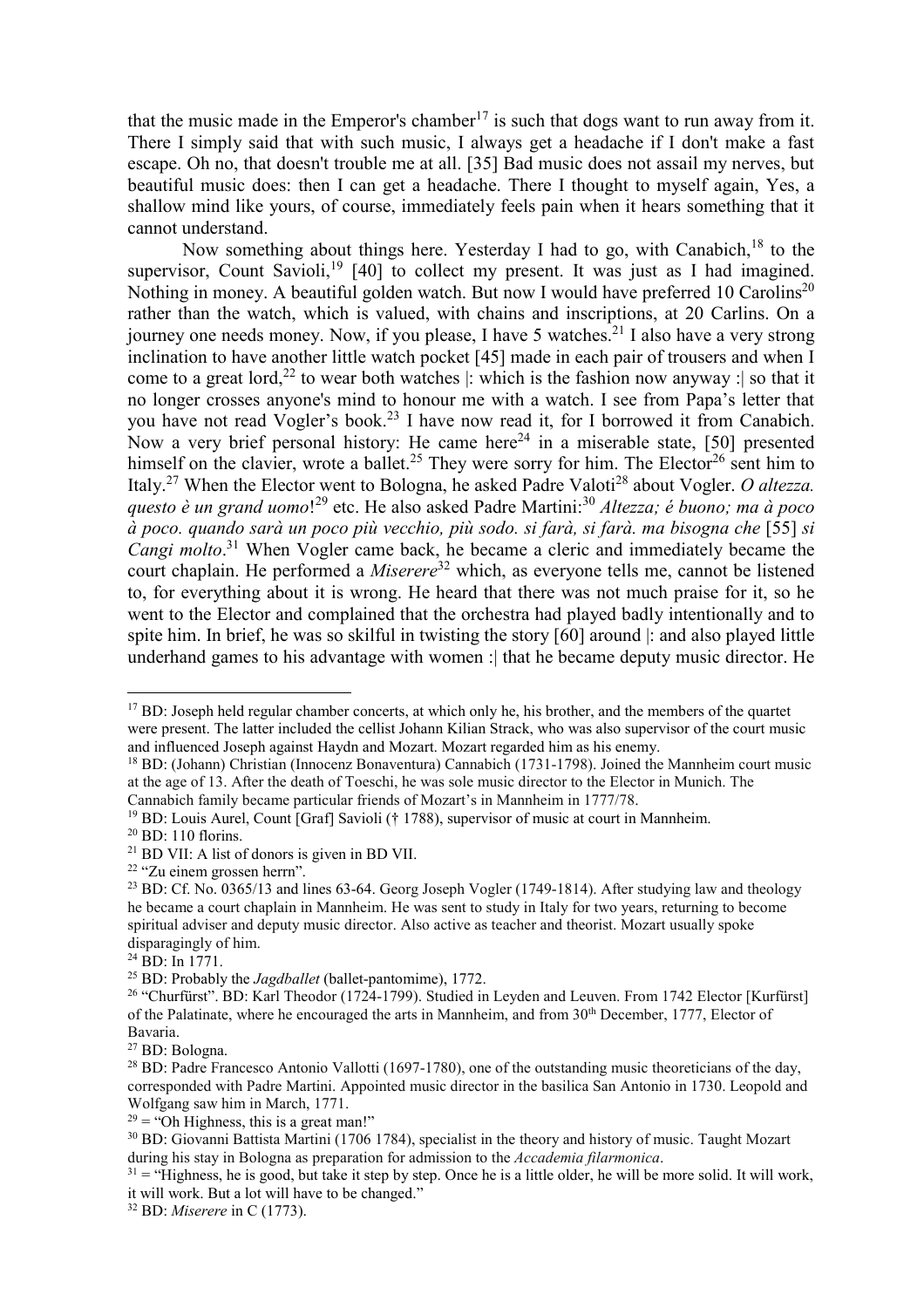is a clown who imagines that nothing better and more perfect than himself exists. The whole orchestra, every last one of them, dislikes him. He has caused Holzbauer<sup>33</sup> much consternation. His book is of more value in learning to count than to compose. [65] He says he makes a composer in 3 weeks, and in 6 months a singer. But no-one has yet seen this. He holds the greatest masters in contempt. He has scorned Bach<sup>34</sup> to my face. Bach has written 2 operas<sup>35</sup> here, of which the first was better received than the  $2<sup>nd</sup>$ . The  $2<sup>nd</sup>$  was *Lucio Silla*; since I set the same one in Milan,  $36$  I wanted to see it. [70] From Holzbauer I learned that Vogler had it. I requested it of him. Yes, most willingly, I will send it to you straight away tomorrow. But you will not find anything of great cleverness in it. Some days afterwards, when he saw me, he is said to me, quite mockingly, Well, have you seen anything fine, have you learned anything from it?  $-$  One aria is very beautiful  $-$  How does the text go?, he asked someone who was standing beside him  $-$  [75] What kind of aria?  $-$  Come now, the abominable aria by Bach, the dog's breakfast – – yes, *Pupille amate*. <sup>37</sup> He surely wrote that while in his cups with punch.

I thought I was going to have to seize him by the scruff of the neck, but I acted as if I had not heard it, said nothing and went away. And he has already had his day with the Elector. Now the sonata for Mad:<sup>selle</sup> Rose Cannabich<sup>38</sup> [80] is already finished. Last Sunday, I played the organ in the chapel for fun. I joined in during the *Kyrie*, played the end of it, and after the priest had intoned the *Gloria*, I played a cadenza. But because it was so different from what is usual here, everyone turned round and looked, and especially, right away, Holzbauer. He said to me: If I had known that, [85] I would have laid music out for a different Mass. Yes, said I, so that you could have forced me into difficulties!  $-$  The old Toeschi<sup>39</sup> and Wendling<sup>40</sup> were standing next to me the whole time. These people had enough to laugh at. There were *pizzicato* markings here and there, at which I gave the keys slaps all the time. I was in my best humour. Instead of the *Benedictus*, <sup>41</sup> one always has to play here. So I took up the idea from the [90] *Sanctus* and performed it as a fugue. At that they all just stood there and pulled faces. At the end, after the *Ita missa est*, I played a fugue. The pedals are different to ours;<sup>42</sup> that made me a little confused at the beginning, but I got into the way of it at once. Now I must finish. Papa should still write to us in Mannheim. It is safer. I will certainly make sure that we receive the letters safely. [95] Regarding the sonatas by Misliwetceck,<sup>43</sup> I know what they are like, I played them in Munich, of course. They are very simple and easy to listen to. I would advise my sister, to whom I most submissively commend myself, to play them with great expression, taste and

<sup>33</sup> BD: Ignaz Jakob Holzbauer (1711-1783), from 1753 senior music director [Oberkapellmeister] in Mannheim, composer. Stayed in Mannheim rather than moving to Munich with the Elector in 1778. Mozart was positively impressed by his singspiel *Günther von Schwarzburg* in 1777 (première 5 January 1777), cf. No. 0373/52; No. 0377/59 ff.

<sup>34</sup> BD: Johann Christian Bach.

<sup>&</sup>lt;sup>35</sup> BD: KV 135; première in Milan on 26<sup>th</sup> December, 1772.

<sup>36</sup> BD: *Temistocle*, 1772; *Lucio Silla*, 1776.

<sup>37</sup> BD: In Mozart's KV 135: No. 21.

<sup>38</sup> BD: Cf. No. 0363/13, 14. Rosina Theresia Petronella (\* 1764), known as Rosa, daughter of Christian Cannabich. In 1777 she received lessons from Mozart, who dedicated the clavier sonata in C KV 309 (284b) to her.

<sup>39</sup> BD: Carlo Giuseppe (Karl Joseph) Toeschi († 1788 in Munich), violinist, pupil of Joseph Stamitz, in the Royal Mannheim Orchestra [Hoforchester] from 1752, leading ballet composer. and one of the Wendling brothers (cf. 0057/2-6).

<sup>40</sup> BD: Either the flautist Johann Baptist Wendling (1723-1797) or his brother, the violinist Franz Anton Wendling (1729-1786), both of whom had met the Mozarts in 1763, cf. No. 0057/2-6.

 $41$  BD: Cf. No. 0363/61-62.

<sup>&</sup>lt;sup>42</sup> BD: The semitones were placed chromatically, not in a "short octave".

<sup>43</sup> BD: Joseph Mysliveček (1737-1781), composer. He met the Mozarts in 1770 in Bologna, where he was working on an opera (cf. No. 0171/39); Mozart visited him in hospital in Munich in 1777 on his way to Paris, cf. No. 0347/2. His "sonatas": cf. Nos. 0172/10; 0359/68.